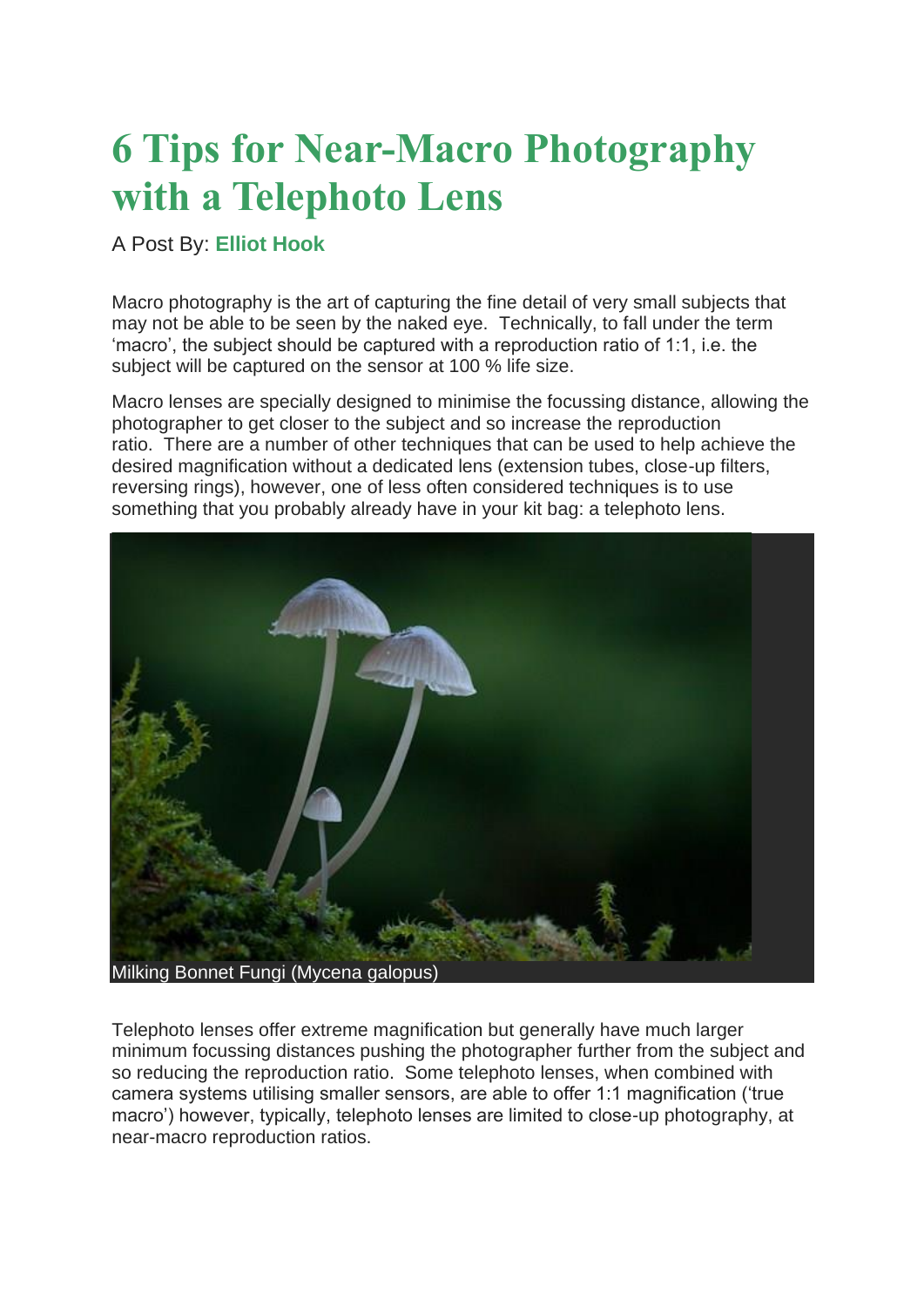Using a telephoto lens for this kind of work offers a couple of advantages over a dedicated macro lens that are a direct result of the large minimum focus distance. Because the working distance to the subject is in the region of 1 metre (compared to 15 – 30 cm of standard macro lenses) the risk of disturbing your subject as you compose your shot is much reduced. Also, given the extra distance between the camera and the subject, you are much less likely to cast a shadow over your subject and have a lot of freedom with the lighting you can employ to light the subject – both natural and flash.



Using a telephoto lens for such precise work is not without challenge, so here are a few tips to help maximise your chances of getting that near-macro shot, with your telephoto lens:

- 1. Due to the extreme focal length, the risk of reduced sharpness due to camera shake is higher. Therefore, it is imperative to use a tripod and remote shutter release to try and limit lens/camera movement.
- 2. Even on a tripod, images can still suffer from camera sake. Try and use a tripod collar for your telephoto lens, so that the lens is clamped directly to the tripod, reducing the chances of 'lens wobble'. If not, use the '1/focal length' shutter speed rule to help capture sharp images (I always use 1/effective focal length (i.e. multiply your focal length by sensor crop factor to give the focal length in 35 mm terms) when selecting a shutter speed to reduce movement).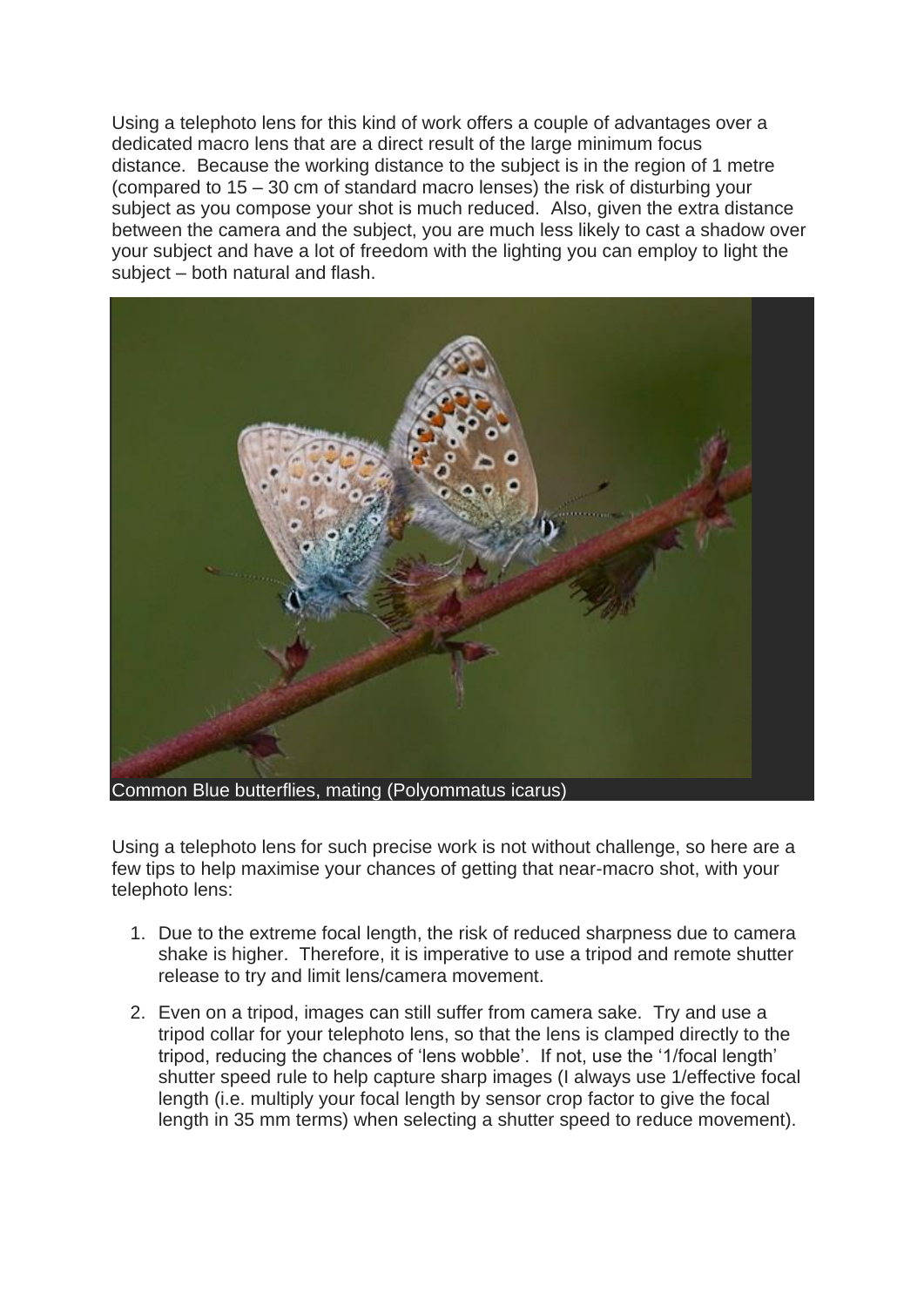- 3. Be aware of the depth of field. Using extreme focal lengths at such close distances can reduce the depth of field to fractions of a millimetre. Therefore, to ensure the subject is sharp throughout, use a small enough aperture to ensure the depth of field extends across your whole subject (there are websites and apps to help you do this).
- 4. Ensure your subject is parallel to the sensor. If you want to capture your subject in focus from front to back, ensure that it is parallel to your sensor. The depth of field will be so narrow at the extreme focal lengths that you may not have more than a few millimetres to play with. Therefore, position yourself accordingly to maximise your chances of capturing a sharp image.
- 5. Switch the lens to manual focus. If your telephoto lens as an AF/MF switch, switch it to manual focus and compose/focus the shot manually. You may find that when focussing manually, the minimum focussing distance decreases meaning that you can get closer to your subject, increasing the magnification.
- 6. Use a teleconverter to increase the focal length, but retain same minimum focussing distance. This will allow you to significantly increase the magnification of the subject, without having to move any further away. Increasing the focal length in this way will have consequences on your choice of shutter speed and aperture, but as long as it is taken into consideration, a teleconverter can successfully be used to increase the reproduction ratio.